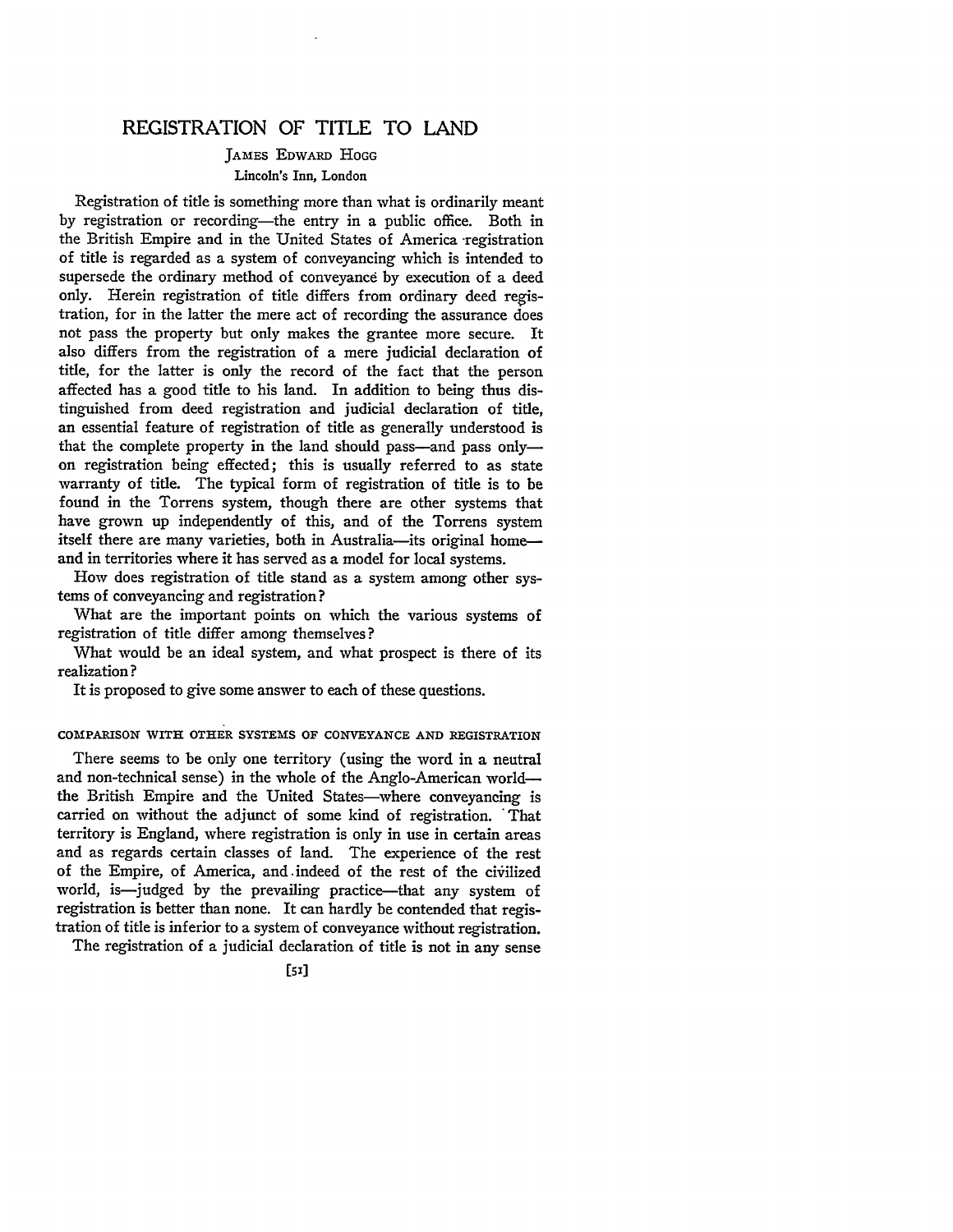a system of conveyance, and, being merely a part of what is done by registration of title, cannot possibly be compared favorably with the latter. Instances of this kind of registration are afforded by the Canadian province of New Brunswick" and the British Crown colony of the Falkland Islands.<sup>2</sup>

Systems of deed registration stand on a different footing, and the two principal methods of conveying land are, in the Anglo-American world, conveyance by deed supplemented by registration, and conveyance by registration of title. In the British Empire and in the United States, taken together and separately, the territories in which registration of deeds (as an adjunct to conveyance by deed) is the only system are far more numerous than those which have introduced a system of registration of title. Even in the latter a system of deed registration also prevails side by side with registration of title, except in the case of a small minority. It is believed that the exceptions-at all events in the British Empire-are seven only, and that only in Saskatchewan, Alberta, the Canadian Northwest Territories, the Australian Territory of Papua, and the protectorates of the Federated Malay States, Uganda and Sudan, is there registration of title without any separate system of deed registration. The British Empire consists of about eighty-five territorial units with distinct legislative or administrative functions, and only in thirty-one of these is there a system of registration of title. In the United States and dependencies-more than fifty territorial units-there appear to be only sixteen instances of registration of title having been adopted.8

Thus, roughly one-third of the Anglo-American world favors registration of title, and two-thirds favor conveyance by deed with deed registration. Registration of title is making its way, but not as rapidly as its supporters would wish. A comparison of the progress made in long-settled countries like England and the older colonies, and in new and more recently settled countries like Australia and Canada (in its western portions), seems to give a clue to the difficulty. Registration of title makes least progress and is least popular where land is for the most part in private ownership. It makes the best progress and is most popular where there are large areas of public land available for sale to private persons. Where the land is in private ownership the title of the owner must be investigated as a condition of the land being placed on the register at all, and this investigation necessarily involves expense and delay in varying degrees. Where the land is purchased from the State the Crown grant or patent at once confers a good title and no expense in investigating a chain

<sup>&#</sup>x27;Land Titles Act, **1914,** *,4* Geo. V. ch. **22.**

<sup>&</sup>lt;sup>2</sup> Titles to Land Ordinance, 1904 (No. 6).

**<sup>&</sup>quot;** (1917) *17* Jotm. CoMP. **LEG.** 281, reprinting note from **(917) 7 COLUMBIA** L. REV. 354.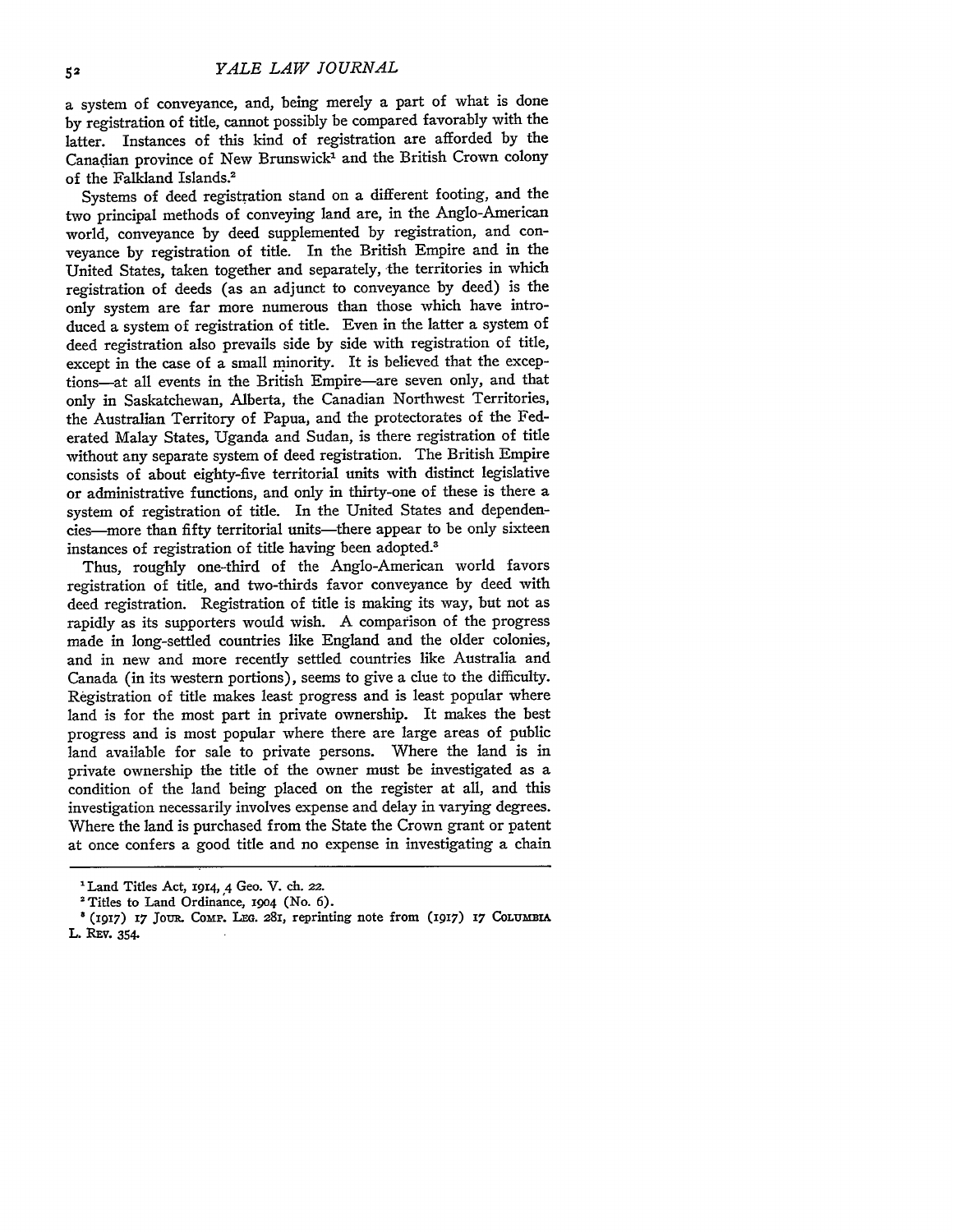53

of title has to be incurred, and the land can be initially registered with nominal expense and delay. Moreover, in Australia, where registration of title has made great progress, land thus granted by the Crown is at once placed on the register-initial registration is compulsory. The same procedure obtains in most British territories, exceptions being England (where the registration statutes are silent on the subject). Ontario (where such registration is compulsory in certain districts only),<sup>4</sup> and Jamaica and Leeward Islands, where entry on the register of titles is optional and not compulsory, and every first grantee from the Crown may if he chooses hold his land under the ordinary system of conveyance and deed registration.<sup>5</sup> For the most part, where land has once passed into private ownership, initial registration is purely voluntary and has to be effected at the expense of the owner of the land; the principal exceptions are in England and Ireland, but in England compulsory first registration only applies in a limited area, and in Ireland only to certain classes of land,<sup>6</sup> and in England the expense is as great as on a voluntary application.

The necessity for a special application by the owner, and the expense of the initial registration, seem to be the chief causes that contribute to the somewhat slow growth of registration of title in spite of its many advantages. There are other minor causes. One of these is the provision in many systems by which the use of certain prescribed forms of documents is insisted on for carrying out transactions with the land when once it has been placed on the new register. But in Nova Scotia the use of the statutory forms of conveyance and mortgage is optional, $<sup>7</sup>$  and no special forms are prescribed in any of the</sup> American systems,<sup>8</sup> nor in Ceylon, British Honduras, East Africa, or Sudan. Another minor cause is the perfection to which some deed registries have been brought, as in the case of Scotland, where the "search sheet" system has secured advantages approximating to registration of title. Both in Scotland and South Africa registration is essential to the passing of property in the land .conveyed, though there is no state warranty of title.

## POINTS **ON WHICH SYSTEMS** DIFFER **AMONG THEMSELVES**

There is one point of difference between the British systems generally and the American, which is due to difference§ of constitutional

<sup>&#</sup>x27;Land Titles Act, **R.** S. **0.** 1914, ch. 126, sec. **I59.**

<sup>&#</sup>x27;Jamaica: Registration of Titles Law, 1888; Further Amendment Law, x889 (No. **20)** sec. 33; Leeward Islands: Title by Registration Act, i886 (No. **I, 1914** Rev.) see. 7.

<sup>&#</sup>x27;England: Land Transfer Act, 1897, ch. **65,** sec. **20;** Ireland: Local Registration of Title (Ireland) Act, **i89I,** ch. 66, see. 22.

<sup>&</sup>quot;Land Titles Act, i9o3-4, ch. 47, secs. 49, **52.**

<sup>&#</sup>x27;Draft of Uniform Land Registration Act (1914) sec. 47; Niblack, *Analysis of Torrens System,* 338.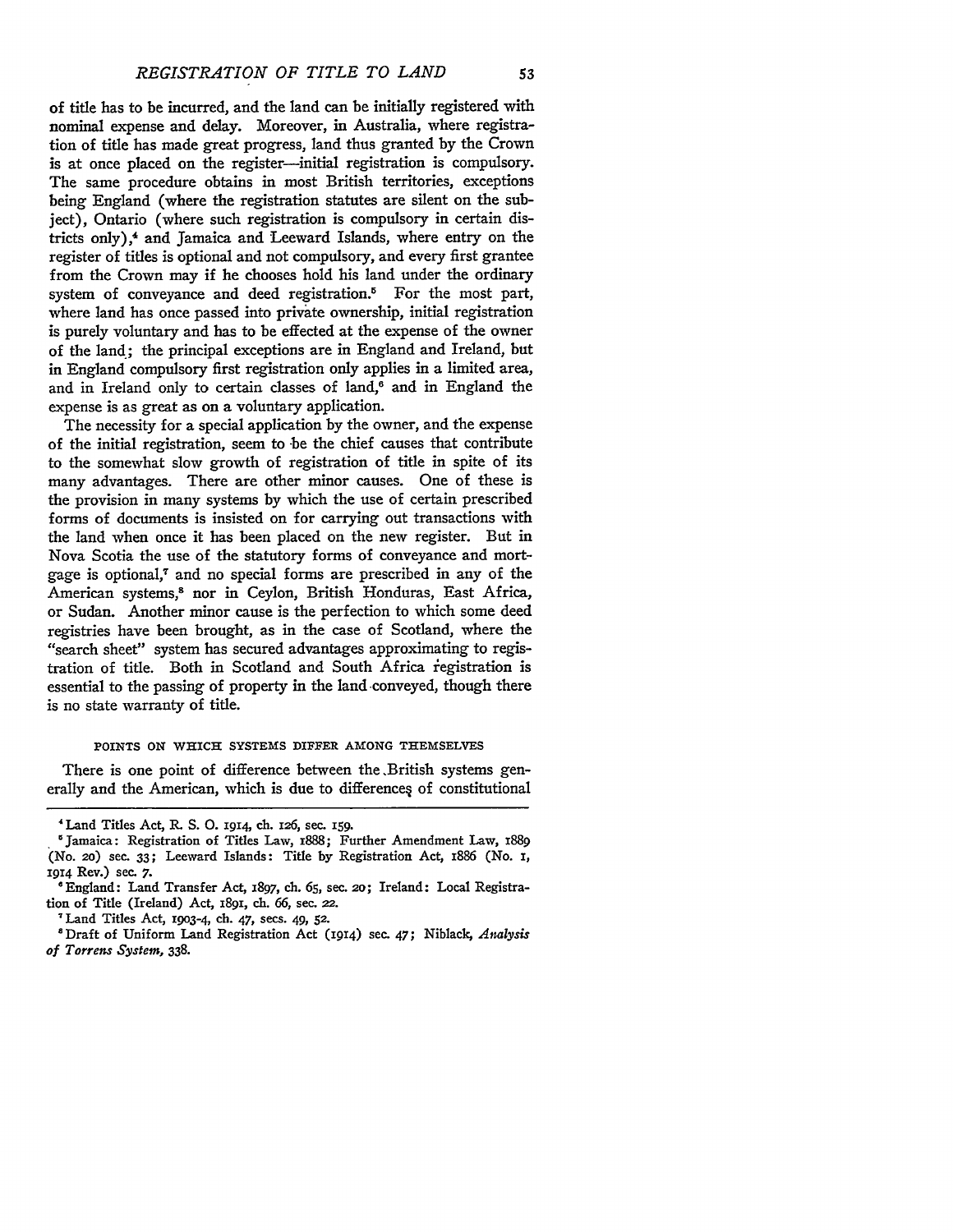law.<sup>9</sup> It is unnecessary to dwell on this here. The points to be now noticed are common to the whole aggregate of Anglo-American systems.

Perhaps the most important point (as being one of far-reaching juridical principle) on which registration of title systems differ *inter se* is the question of the relation of registration and possession.<sup>10</sup> Some registration statutes are silent on this question altogether; judicial decision is in favor of the right to acquire title **by** possession subsequent to initial registration.<sup>11</sup> As to whether initial registration puts an end to all rights that may be acquired **by** virtue of antecedent possession, judicial opinion in America seems to be against this view,<sup>12</sup> though perhaps it would meet with more favor in British courts. In some systems the statutes expressly make the registered title good against all possession, and to this extreme type belong New South Wales, Ceylon,<sup>13</sup> many American States,<sup>14</sup> and (as to fully warranted title) Ontario and Nova Scotia.<sup>15</sup> To the other extreme belong Victoria, Western Australia, **Fiji,** Federated Malay States, Sudan, Leeward Islands, where all rights arising under possession may be enforced against the registered title.<sup>16</sup> England, Ireland, Jamaica, South Australia, Tasmania, New Zealand, Manitoba, British Columbia, Saskatchewan, occupy a middle position, and rights under possession can only be enforced in certain circumstances against the registered title.<sup>17</sup> In South Australia, New Zealand, Manitoba, British Columbia

'See Report on Torrens System to **24th** Annual Conference on Uniform State Laws **(I914). "0** This is the subject of an article **by** the writer in **(I914) 15 JOUR.** ComP. **LEG.**

**83,** where twenty-seven systems are dealt with. The Saskatchewan statute has since been amended.

*'Belize Estate Co. v. Quilter* (P. **C.)** [1897] **A. C. 367;** *Harris v. Keith* **(IglI,** Alberta) **i6** West. L. Rep. 433.

*'State v. Westfall* **(19o2) 85** Minn. 437, **89** Am. **.St.** Rep. **57I,** *89* **N.** W. **175;** *People v. Simon* **(x898)** 176 **Ill.** 165, **68 Am.** St. Rep. **I75, 52 N. E. 91O.**

**'** New South Wales: Real Property Act, **19oo** (No. **25)** sec. **45;** Ceylon: Land Registration Ordinance, **19o7** (No. **3)** sec. **59,** as to which see **(1914) 15** Joua. **Comp. LEG. 85.**

**"** Draft of Uniform Land Registration Act **(1914)** sec. 46; Niblack, *op. Cit. 190.*

5Ontario: Land Titles Act, R. **S. 0. 1914, ch. 126,** sec. *29;* Nova Scotia: Land Titles Act, **1903-4, ch.** 47, sec. **42.**

**"Victoria:** Transfer of Land Act, **1915** (No. *274o)* **secs.** *72,* **87;** Western Australia: Transfer of Land Act, 1893 (No. **4)** secs. **68, 222; Fiji:** Real Property Ordinance 1876 (I9O6, **No. 7)** sec. **I4;** Federated Malay States: Registration of Titles Enactment, **1911** (No. **I3)** sec. **8;** Sudan: Title of Lands Ordinance, **1899 (No. 2)** sec. **I4;** Leeward Islands: Title **by** Registration Act, I886 (No. **I, 1914** Rev.) sec. 34.

**11** England: Land Transfer Act, 1897, ch. **65,** sec. **12;** Ireland: Local Registration of Title (Ireland) Act, i8gi, ch. **66,** sec. **52;** Jamaica: Registration **of** Titles Law 1888 **(No. 21)** sec. **55;** South Australia: Real Property Act, I886 (No. **386)** secs. **69 (6), 251;** Tasmania: Real Property Act, 1862 (No. **x6)** sec.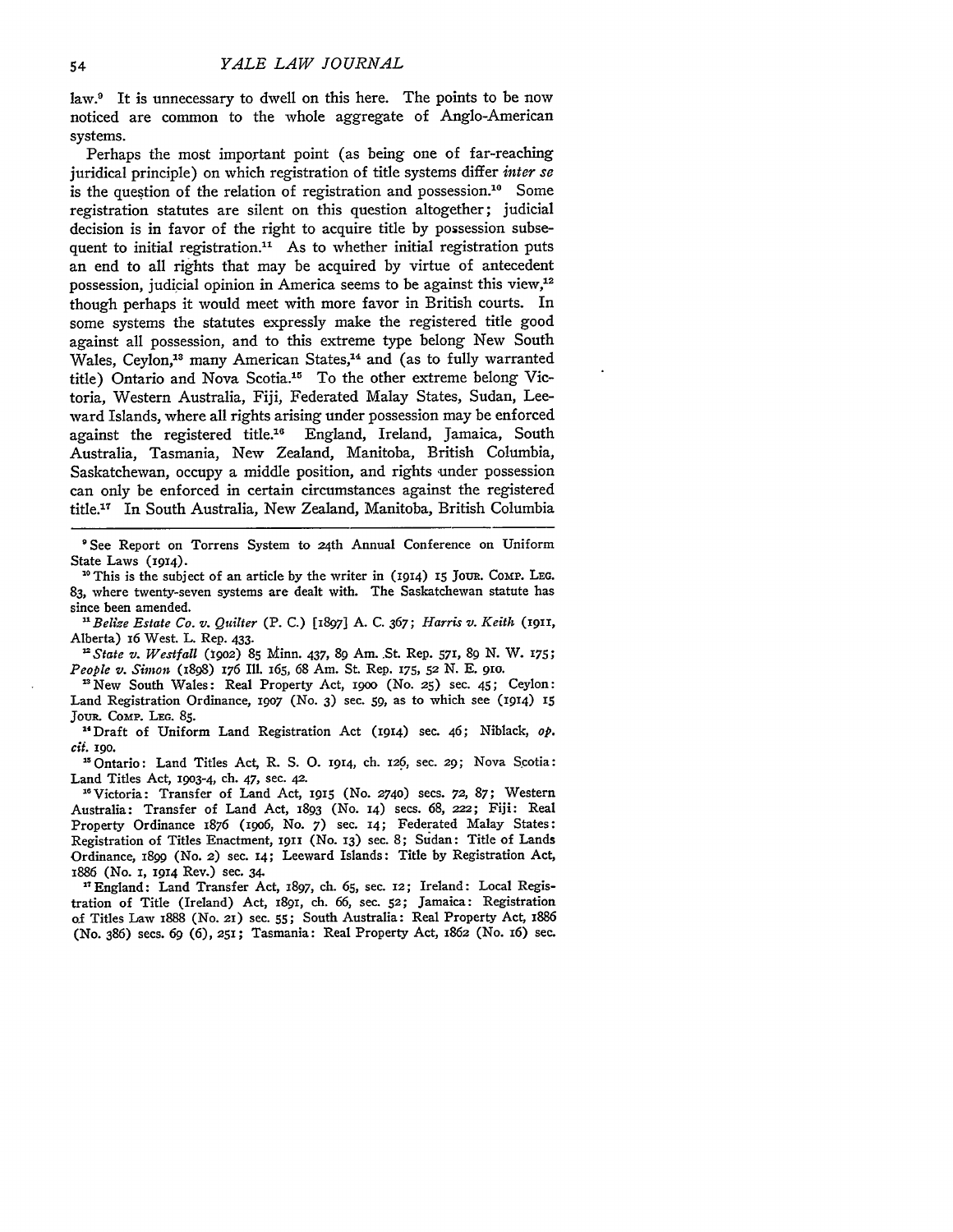(as to fully warranted title), and Saskatchewan, the registered title is (as in New South Wales, etc.) good against all possession, but with an express exception in favor of rights of persons in possession at the time of initial registration.

Another important difference is the effect and operation of registration, both initial and of subsequent transactions. In the majority of the systems initial registration confers a complete title good against the world, subject to certain exceptions. But in a few of the British systems-England, Ontario, British Columbia, Nova Scotia, Leeward Islands-provision is made for registration of a title that is not fully warranted.<sup>18</sup> It seems to be owing to this statutory permission to register with merely *prima facie* title that a further difference exists between the system in England and all other systems. It has been laid down in England (though not yet by the final decision of the House of Lords) that, notwithstanding the existence of the new registered estate in fee simple, the old "legal estate" in fee simple remains in existence.<sup>19</sup> Whether this view will be taken in Ontario (where the registration statute is modelled on the English statutes) remains to be seen. But in New South Wales-and other statutes would seem to bear a similar interpretation-it has been expressly decided that no interest carrying the incidents of the legal estate passes without registration.<sup>20</sup> Most statutes indeed enact generally that no interest in the land passes until registration, whilst some expressly provide that unregistered instruments operate as contracts only.21 In America it has been laid down that "the act of registratration is the operative act to convey title,"<sup>22</sup> and this is assumed by the framers of the Draft Uniform Act to be the sense in many American state statutes, for one clause provides that "registration shall be the only operative act to transfer or affect the title to registered  $land."^{23}$ 

*<sup>1</sup> Capital and Counties Bank v. Rhodes* **(C. A.)** [i9o3] i **Ch. 631.**

*"Macindoe v. Wehrle* **(1913,** N. S. W.) **13 S.** R. *500; Davis v. McConochie* **(915, N. S.** W.) **i5 S. R.** *510.*

<sup>21</sup> Nova Scotia: Land Titles Act, sec. 44; Leeward Islands: Title by Registration Act, i886, sec. 6.

*Tyler v. Judges of Court of Registration* (igoo) **175** Mass. **71, 80; 55** N. E. **812.**

<sup>23</sup> Draft Uniform Act, sec. 47.

**<sup>135;</sup>** New Zealand: Land Transfer Act, 1915 (No. 35) secs. 6o, **72;** Manitoba: Real Property Act, R. S. M. I913, ch. **171,** secs. **82,** 83; British Columbia: Land Registry Act, R. S. B. C. 1911, ch. 127, sec. 22; Saskatchewan: Land Titles Act, *1917* (Sess. **2,** ch. i8) sec. 6I.

<sup>&</sup>lt;sup>18</sup> England: Land Transfer Act, 1875, ch. 87, secs. 5, 8; Ontario: Land Titles Act, R. S. **0.** 1914, ch. **126,** secs. 6, **i2;** British Columbia: Land Registry Act, R. S. B. C. I9i, ch. i27, secs. **14,** 23; Nova Scotia: Land Titles Act, I9o3-4, ch. 47, secs. 8, 38; Leeward Islands: Title by Registration Act, **I886** (No. i, **1914** Rev.) sec. **126.**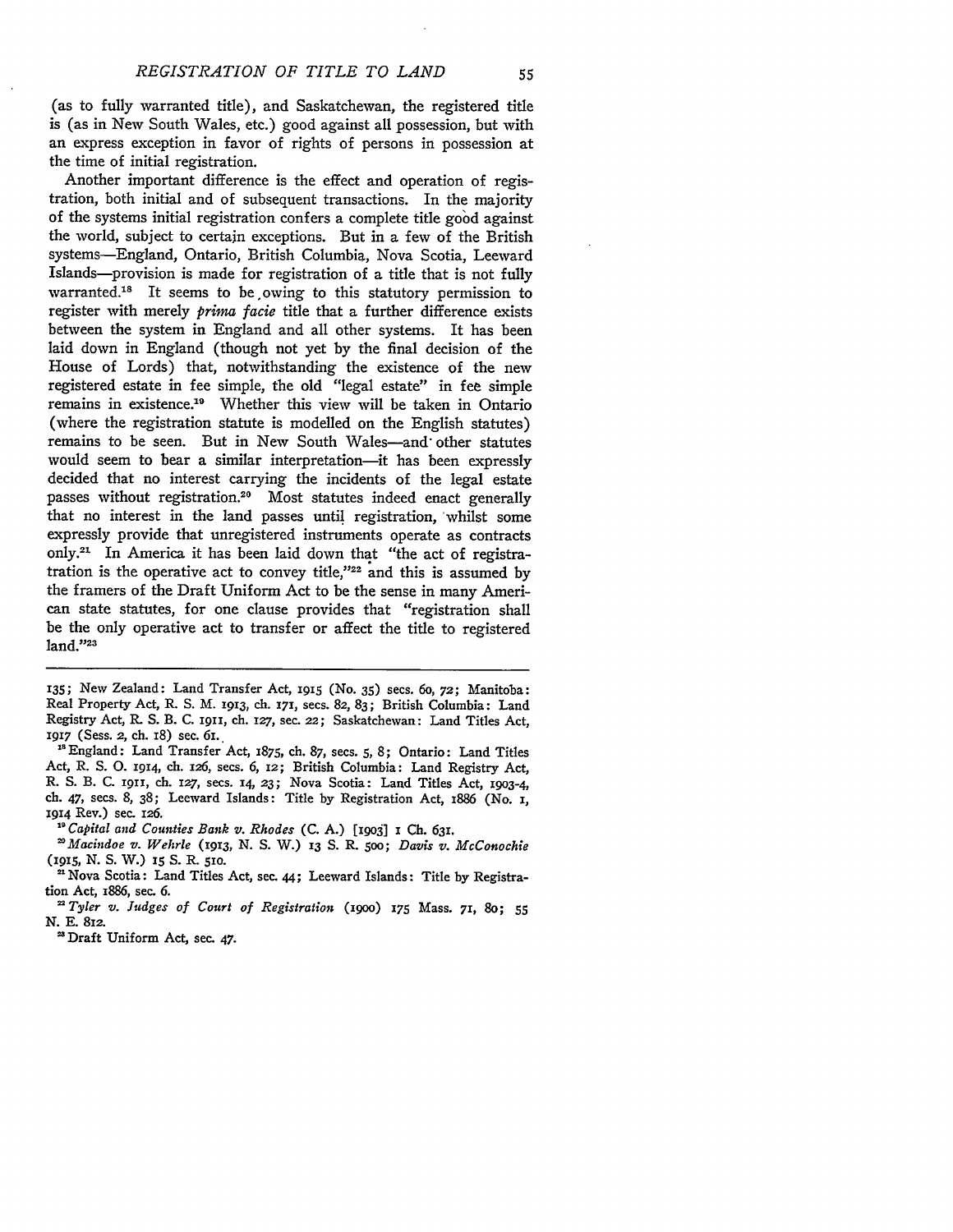The British systems for the most part require transactions subsequent to initial registration to be carried out by means of prescribed statutory forms of instruments. There are exceptions (as already pointed out) in the cases of Nova Scotia, Ceylon, British Honduras, East Africa, and Sudan. A further exception is British Columbia, where the only form prescribed is a form of transfer whose use appears to be optional.<sup>24</sup> But on this point there is a striking difference between the British systems as a whole and the American systems. In the latter the policy is deliberately adopted of allowing all transactions to be carried out by means of ordinary instruments.<sup>25</sup> This difference is more important than it may appear to be on the surface, and whilst it may be regarded as a concession to the opponents of registration of title that ordinary instruments of conveyance and mortgage are permitted to be used, their use rather than the use of specially prescribed forms seems likely to retard the development of the new system of conveyancing. In particular, the use of ordinary instruments gives colour to the contention that registration is not the sole "operative act" of conveyance.

One point on which a minority of the systems differ may be noticed with respect to the provision for indemnity against loss through the operation of the state warranty of title. Such loss is usually guarded against by the establishment of an insurance fund. In three cases-Fiji, British Honduras, Federated Malay States-no provision at all is made for an insurance fund. In Ontario,<sup>26</sup> and in many American states<sup>27</sup> the insurance fund only can be resorted to, and no provision is made for state liability in case of the fund's deficiency. In the majority of systems the state's liability is in effect made unlimited, so that the temporary deficiency of the insurance fund becomes unimportant. This seems the better plan on every ground.

The difference with respect to compulsory initial registration has already been noticed. The absence in the American systems of such compulsion is one of the chief differences between the American and the British systems. In America all initial registration appears to be purely voluntary. In the British systems there are two places of compulsion-one on first grant of land by the Crown, the other on sale of land in private ownership. The latter has been adopted only in England and Ireland, and only there to a limited extent.

.There are a number of other differences of more or less importance, such as the nature and protection of equitable interests, the effect of the registration of forged instruments, etc. The limits of an article will not permit of more than the mere mention of these.

<sup>&</sup>quot;Land Registry Act, sec. io6.

<sup>&</sup>lt;sup>25</sup> Draft of Uniform Act, sec. 47; Niblack, op. cit. 238.

<sup>&</sup>quot; Land Titles Act, sec. **124** (3).

<sup>&#</sup>x27;Draft of Uniform Act, sec. 56.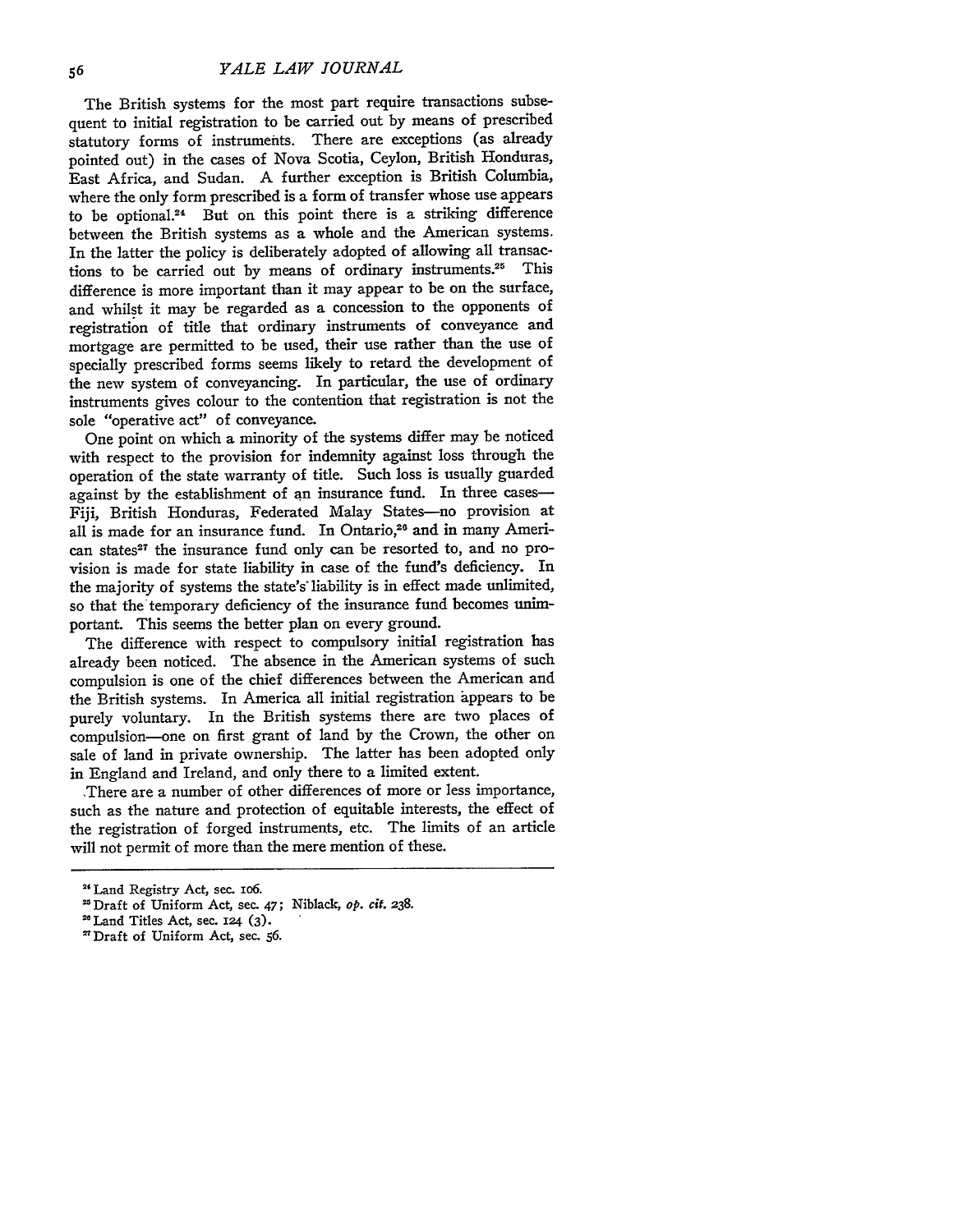## **THE IDEAL SYSTEM AND ITS POSSIBLE REALIZATION**

The object of registration of title being to enable transactions with land to be carried out easily and cheaply, the ideal system will be that **by** which these objects are best attained, at the same time retaining all advantages belonging to other systems of conveyancing and conforming to the general policy of jurisprudence as regards ownership of land. There are two things to be considered: how to bring land on to the register, and what rights to confer on owners of interests in it when it is once on the register. The first of these questions is much the more difficult of the two.

It is clear that the disadvantage of the initial application as now conducted will for a long time operate against land being registered voluntarily. If any approach to the universal adoption of registration of title is to be made, some means must be found to induce owners of land already in private ownership to place their land on the register. In other words, some form of compulsion must be used which will not be burdensome to the individual owner. It is suggested that a practicable scheme could be worked out **by** adopting the principle now adopted in the case of land compulsorily purchased or "resumed" for public purposes or such undertakings as railways. On a contract for sale being entered into, the purchaser would pay into the land registry or other public office his purchase money and an assessed sum for costs, and would then be let into possession and registered as owner. The vendor would be required to have his title investigated **by** the land registry or other public authority and would receive the purchase money on showing a good title. Stripped of details the essence of the scheme would be that the purchaser would 'receive the property at once on payment of the price, and the vendor's interest would become a claim for compensation, to be liquidated immediately the claim-*i. e.*, the right to the purchase money-was proved. By this means the purchaser would be subjected to no more expense or delay than if he were buying land already registered, and could at once have all the advantages of a registered owner. The vendor, on the other hand, would be in precisely the same position as at present, *i.* **e.,** he would have to show title in the usual way. The land would not be subjected to the double ownership of vendor and purchaser for a protracted period as is often the case at present. Voluntary application without sale could be encouraged **by** a scheme under which, upon a substantial sum being deposited **by** the owner, he could at once be placed on the register in the same manner as a purchaser, the deposit being returned when the title had been investigated and found in order.

Under the scheme suggested every title would be registered as fully warranted. It should also be carefully provided that the registered estate took the place for all purposes of the old technical legal